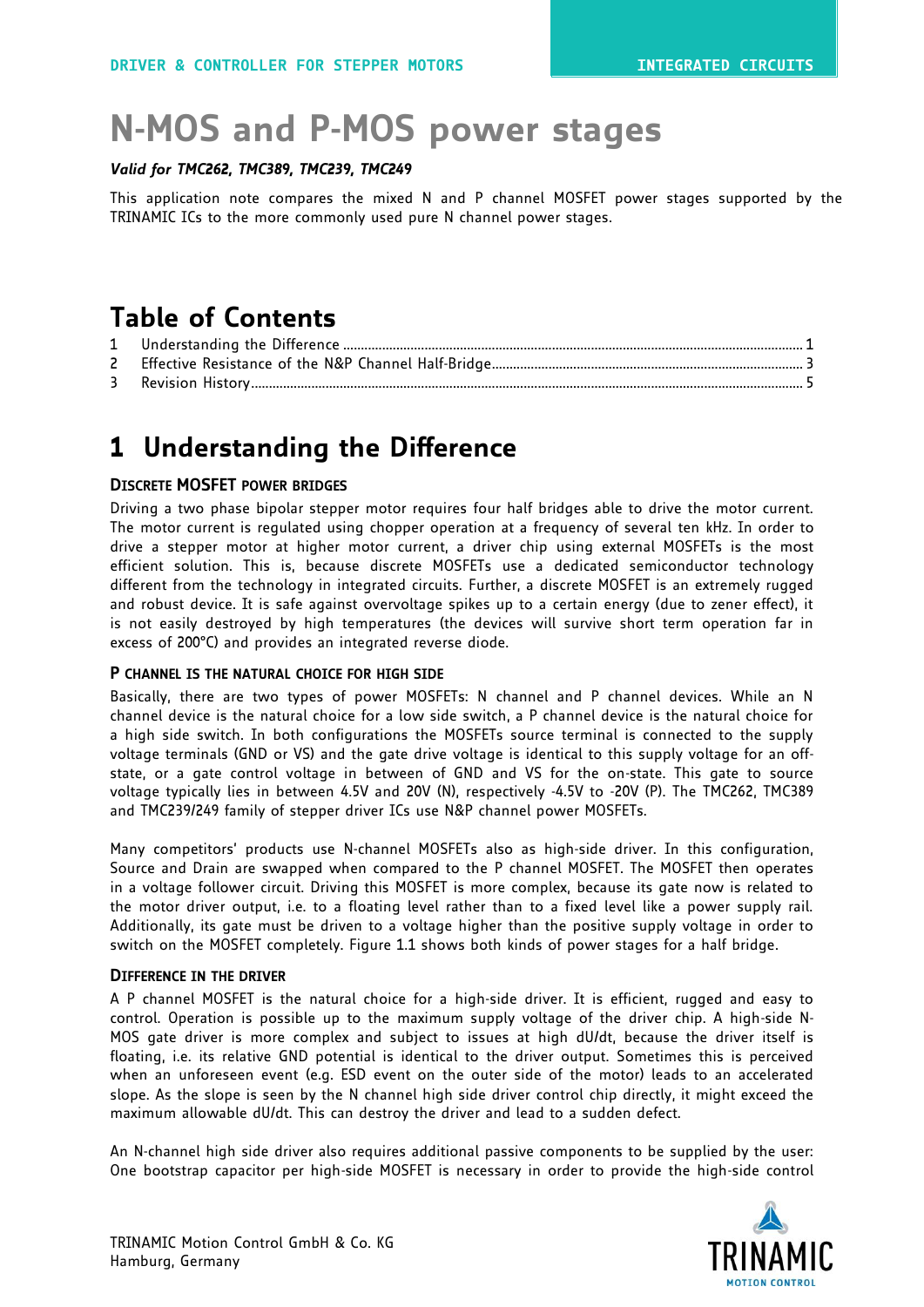

N channel power stage

N & P channel power stage

#### <span id="page-1-0"></span>**Figure 1.1: Comparing N&N-MOS power stage to N&P-MOS power stage**

| <b>Parameter</b>                                                                                                   | N&P power bridge                                                                                                                                                                                                                                                                                                                                                                                           | <b>N&amp;N power bridge</b>                                                                                                                                                                                                                                                                                                                        |  |
|--------------------------------------------------------------------------------------------------------------------|------------------------------------------------------------------------------------------------------------------------------------------------------------------------------------------------------------------------------------------------------------------------------------------------------------------------------------------------------------------------------------------------------------|----------------------------------------------------------------------------------------------------------------------------------------------------------------------------------------------------------------------------------------------------------------------------------------------------------------------------------------------------|--|
| MOSFET Types                                                                                                       | Many manufacturers offer half-bridge<br>devices or single devices in the voltage<br>range 30V to 60V. Examples are shown<br>in the TRINAMIC chip datasheets.                                                                                                                                                                                                                                               | A single device type can be used for<br>all MOSFETs. There are a huge number<br>of single devices and a number of half<br>bridge devices available.                                                                                                                                                                                                |  |
| Cooling via<br>MOSFET drain<br>terminal                                                                            | The MOSFETs for each power half-<br>bridge have a common drain terminal.<br>Each half bridge has a single electrical<br>potential at the heat slug. An efficient<br>single-heat slug package is possible for<br>a half bridge device.                                                                                                                                                                      | The low-side MOSFETs drain is tied to<br>the half-bridge output, while the high-<br>side MOSFET drain is at the positive<br>motor supply voltage. There are five<br>different electrical potentials for heat<br>dissipation. When building a medium<br>current driver with dual devices, a<br>separated heat slug per MOSFET is still<br>required. |  |
| On Resistance                                                                                                      | P channel devices are less efficient than<br>N channel devices. They have about<br>150% to 200% of the on-resistance<br>RDSon at the same die size (i.e. same<br>cost). This results from a P-channel<br>minority<br>device<br>using<br>carrier<br>conduction.<br>This fact has only minor influence on<br>the half bridge power dissipation, due<br>to much lower duty cycle on the high-<br>side MOSFET. | On resistance is determined by the<br>of<br>MOSFET.<br>choice<br><b>Typically</b><br>all<br>MOSFETs regardless of high-side or<br>low-side use are the same type and<br>provide the same on resistance.                                                                                                                                            |  |
| Gate Driver                                                                                                        | Same principle as low side driver,<br>rugged device.                                                                                                                                                                                                                                                                                                                                                       | Floating driver is sensitive to damage<br>by high dU/dt transients.                                                                                                                                                                                                                                                                                |  |
| Additional parts<br>for high-side<br>control                                                                       | No additional components required.                                                                                                                                                                                                                                                                                                                                                                         | Floating driver<br>requires<br>bootstrap<br>capacitors. This makes up for typically<br>four additional passive components<br>per stepper motor.                                                                                                                                                                                                    |  |
| The application benefits from the full<br>Voltage Range<br>voltage range covered by the gate<br>driver technology. |                                                                                                                                                                                                                                                                                                                                                                                                            | The application voltage of the gate<br>driver is reduced by the bootstrap<br>voltage, typically 5 to 12V.                                                                                                                                                                                                                                          |  |

#### **Table 1.1 Comparison chart**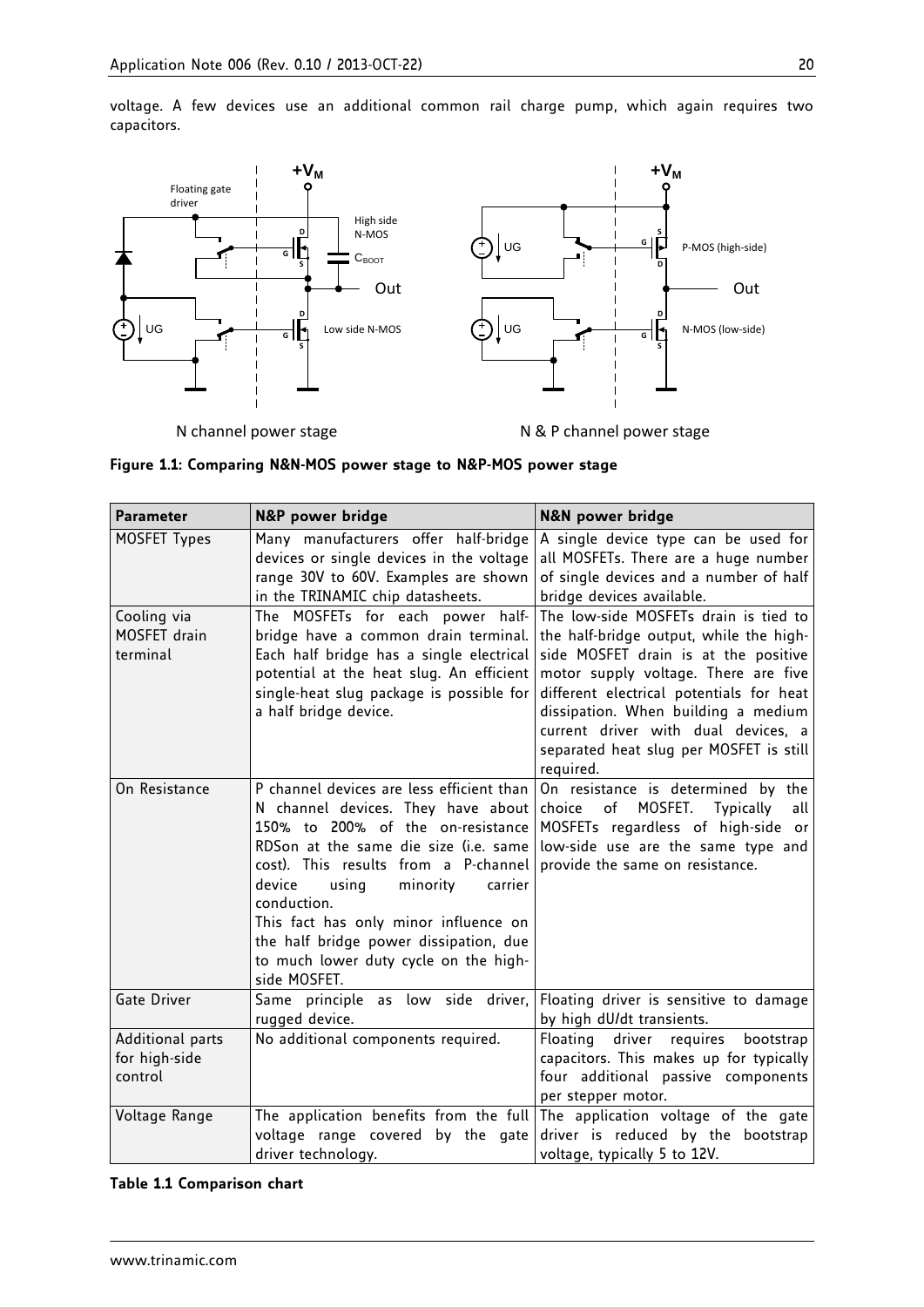#### **AVAILIBILITY**

P channel MOSFETs have been rare on the market several years ago, but extended use in monitor backlighting inverters and switch regulators has led to an increasingly good availability within the last years. Many devices are available from large discrete component suppliers like Alpha and Omega, Fairchild, Infineon or Vishay. Increasingly a number of smaller and Asian suppliers offer a wide choice of devices with extremely competitive data, e.g. Diodes, Central semiconductor, APEC or UBIQ.

### **2 Effective Resistance of the N&P Channel Half-Bridge**

In order to understand the influence of the P channel MOSFET on the actual driver power dissipation, it is important to check the amount of time it conducts the motor current. The actual duty cycle depends on motor velocity, supply voltage and chopper settings. Typical duty cycles of a stepper motor coil in chopper operation within a microstep application range from 20% to 50% on-state duty cycle (for standby, low and medium velocity operation). The rest is slow decay duty cycle (i.e. 50% to 80%). The on-state duty cycle gives the conduction time for any high-side MOSFET. That means either one or the other high side MOSFET conducts. For the low side MOSFETs, at least one MOSFET is on all the time, i.e. 100% duty cycle for this MOSFET. The other MOSFET has a duty cycle of 100% (the highside duty cycle), i.e. 50% to 80%.

See [Figure 2.1](#page-2-0) for an example measured in an actual application (motor running) using a TMC262 and spreadCycle operation. The chopper cycle spans for 24µs, made up from roughly 7µs of on-time, 7µs slow decay time, 3µs negative on-state time (fast decay) and another 7µs slow decay time. The mean on-state duty cycle of a high-side MOSFET thus is (7+3)/24/2 = 20.8%. The mean on-state duty cycle for a low-side MOSFET is (24+14)/24/2 = 79.2%

This means:

A high-side MOSFET has a typical medium duty cycle of 10% to 25%. A low-side MOSFET has a typical medium duty cycle of 75% to 90%.

Thus the effective bridge resistance for an N and P channel bridge is mainly determined by the low side, N channel MOSFET and has a lower dependence on the P channel MOSFET.



<span id="page-2-0"></span>**Figure 2.1 On, slow decay and fast decay states as seen on the sense resistor**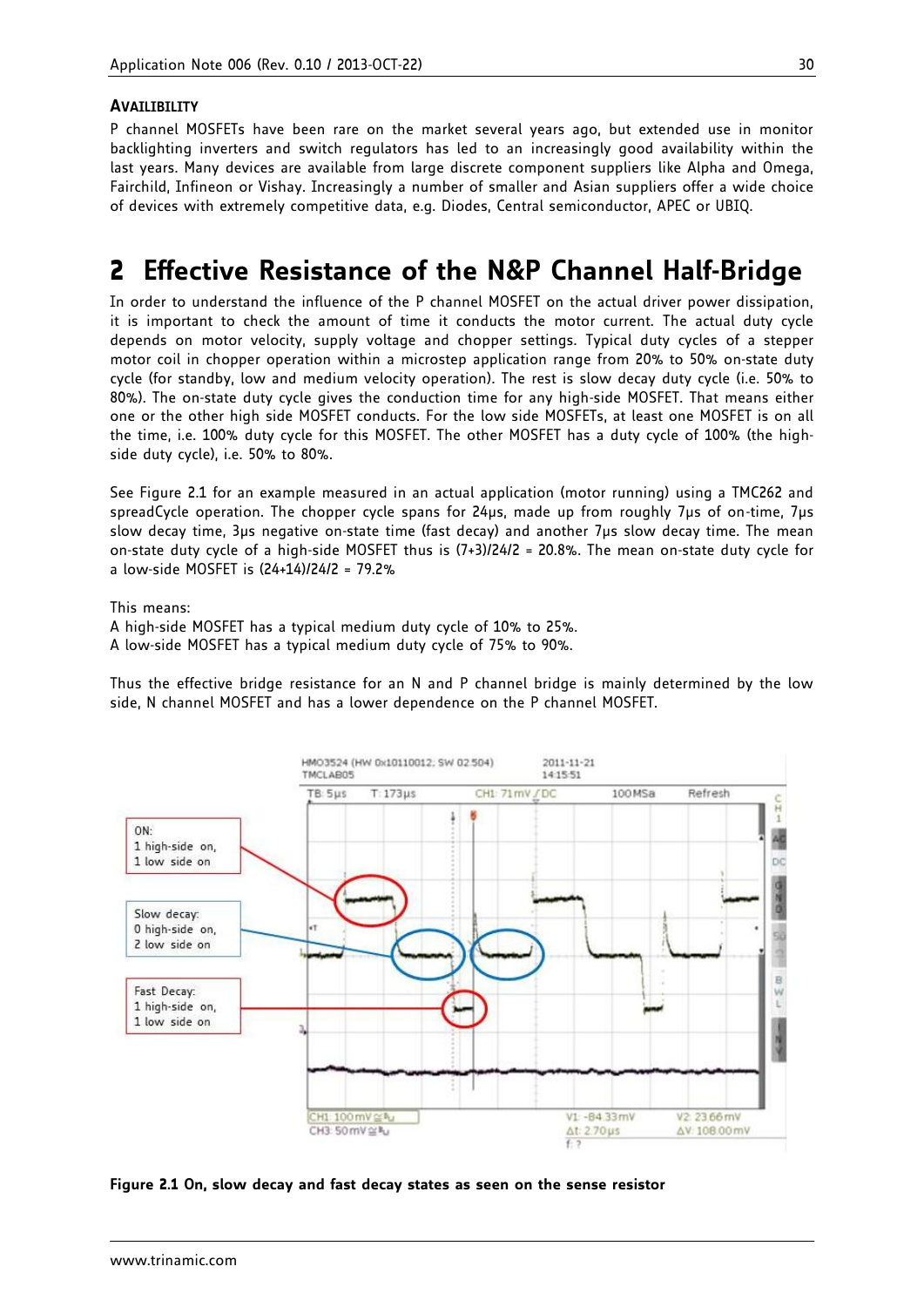This is, because the chopped operation of a motor uses the coil inductivity to store the energy. The voltage drop on the motor coil resistance therefore must be substantially less than the nominal supply voltage. Typically only a few volts of voltage drop in comparison to several 10 volts of supply voltage. This means that the medium duty cycle of the chopper (in operation at low velocities) is determined by the quotient of coil voltage drop and supply voltage. A slightly higher duty cycle results from mixed decay operation and from back-EMF at higher velocity motion. The TRINAMIC ICs use the low side MOSFETs for re-circulation during slow decay phases. At high motor velocity, the chopper switches on for higher duty cycles up to about 90%, because the motor current cannot follow the desired target current anymore. On the other hand, the overall current drops in this mode and the number of chopper cycles reduces, thus reducing both static and dynamic power dissipation.

#### **EXAMPLE**

A pure N channel MOSFET half-bridge based stepper driver is compared to an N&P channel half bridge based stepper driver. Both designs shall show the same effective on-resistance:

Assumption:

Duty cycle high-side MOSFET = 20% Duty cycle low-side MOSFET = 80% The P-channel MOSFET has a 1.75 times higher on-resistance than the N-channel MOSFET

| <b>Parameter</b>                       | N&P power bridge      | N&N power bridge for comparison |
|----------------------------------------|-----------------------|---------------------------------|
| Low-Side switch resistance             | Rn                    | Rn1                             |
| High-Side switch                       | Rp=1.75Rn             | Rn1                             |
| Resistance                             | (assumption)          |                                 |
| Low-Side switch resistive power        | I*Rn*80%              | I*R1*80%                        |
| dissipation                            |                       |                                 |
| High-Side switch resistive power       | I*Rp*20%              | I*R1*20%                        |
| dissipation                            |                       |                                 |
| Resistive power dissipation for a half | $I*Rn*(0.8+1.75*0.2)$ | $I*R1$                          |
| bridge                                 | = I*Rn*1.15           |                                 |
| Required MOSFET resistance for same    | Rn=87%*R1             | R1                              |
| power dissipation                      |                       |                                 |

Result: In a mixed N&P bridge with the given assumptions, the actual on-resistance of the N-MOS must be 87% of the comparative pure N-channel bridge MOSFET, the actual on-resistance of the P-MOS can be 152% of the comparative pure N-channel bridge MOSFET in order to yield the same bridge power dissipation.

### **2.1 Calculation of Actual Power Dissipation**

Please refer our product specific spread sheet to calculate the actual power dissipation of a bridge (e.g. TMC262\_calculations.xls for the device TMC262). It also allows calculation of power dissipation using any MOSFET type described by its electrical data.

|                                         | Example with pure N-Channel TMC262 with N&P channel |       |
|-----------------------------------------|-----------------------------------------------------|-------|
| RON highside[Ohm]:=                     | 0,025                                               | 0,045 |
| RON lowside[Ohm]:=                      | 0,025                                               | 0,025 |
|                                         |                                                     |       |
| $P_{highside}$ = P_highside (sum) [W] = | 0,33                                                | 0,46  |
| P lowside(sum)[W]=                      | 0.43                                                | 0,44  |
|                                         |                                                     |       |
| $Pfullbridge[W]=$                       | 1.08                                                | 1,32  |
| <b>PMOSFETs[W]=</b>                     | 2,17                                                | 2,65  |

**Figure 2.2 Example excerpt showing N&N bridge vs. N&P bridge at 4A with identical NMOS**